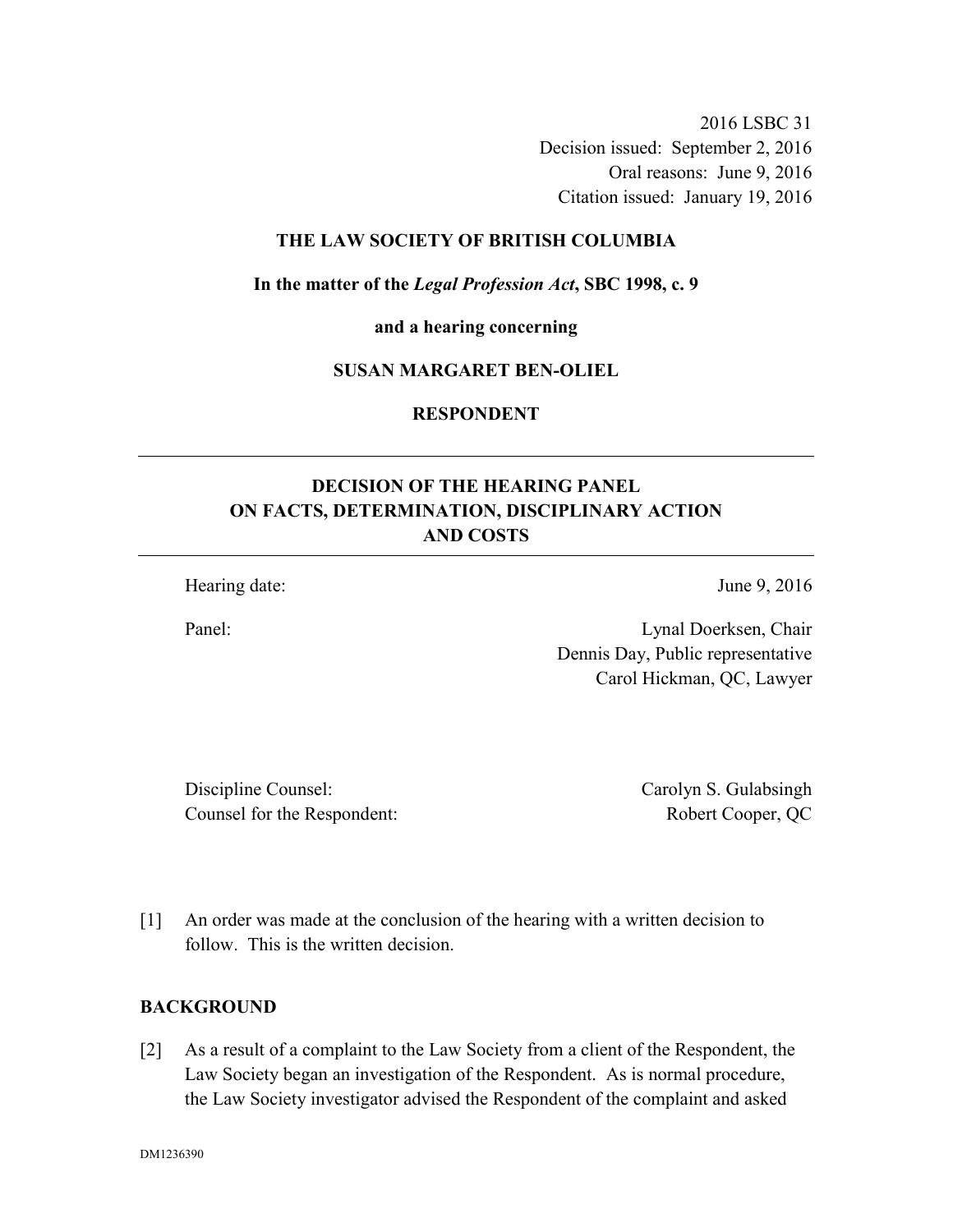for her reply and any information or explanation pertinent to the complaint. It is the duty of every lawyer to co-operate with an investigation by the Law Society and to reply promptly and meaningfully.

[3] After several attempts over several weeks by the Law Society investigator to contact the Respondent, the Respondent contacted the Law Society and requested more time to respond to the complaint. The Respondent was granted more time but did not provide a response by the extended deadline and has not responded by the time the citation was issued or by the time of this hearing.

## **NON-ATTENDANCE BY THE RESPONDENT**

- [4] Before a hearing can commence, Rule 4-41 requires the hearing panel to determine whether the citation has been served in accordance with Rule 4-19. Although counsel for the Respondent was present at this hearing, he was without instructions, having lost contact with the Respondent. The Respondent was not in attendance.
- [5] Law Society counsel provided affidavit evidence that satisfies this Panel on a balance of probabilities that the Respondent has been served with a copy of the citation and a copy of the Notice of Hearing.
- [6] Rule 4-33 permits hearings to proceed with affidavit evidence (or an Agreed Statement of Facts or admissions under Rule 4-18) if the citation concerns, amongst other things, a failure to respond to a communication from the Law Society. As this was the case here, no *viva voce* evidence was called in this matter, and all the evidence submitted was in the form of an affidavit.
- [7] This Hearing Panel notes that, despite the Respondent's absence, the Law Society still bears the onus of proof and that the standard of proof is on a balance of probabilities.

# **FACTS**

[8] The Law Society submitted an affidavit of Carolyn Anderson (Exhibit 3), a staff lawyer for the Law Society and someone familiar with the facts of this case. The affidavit sets out a timeline and the various correspondence between the Respondent and the Law Society with respect to the complaint and investigation.

## **The complaint**

[9] The timing of events is as follows: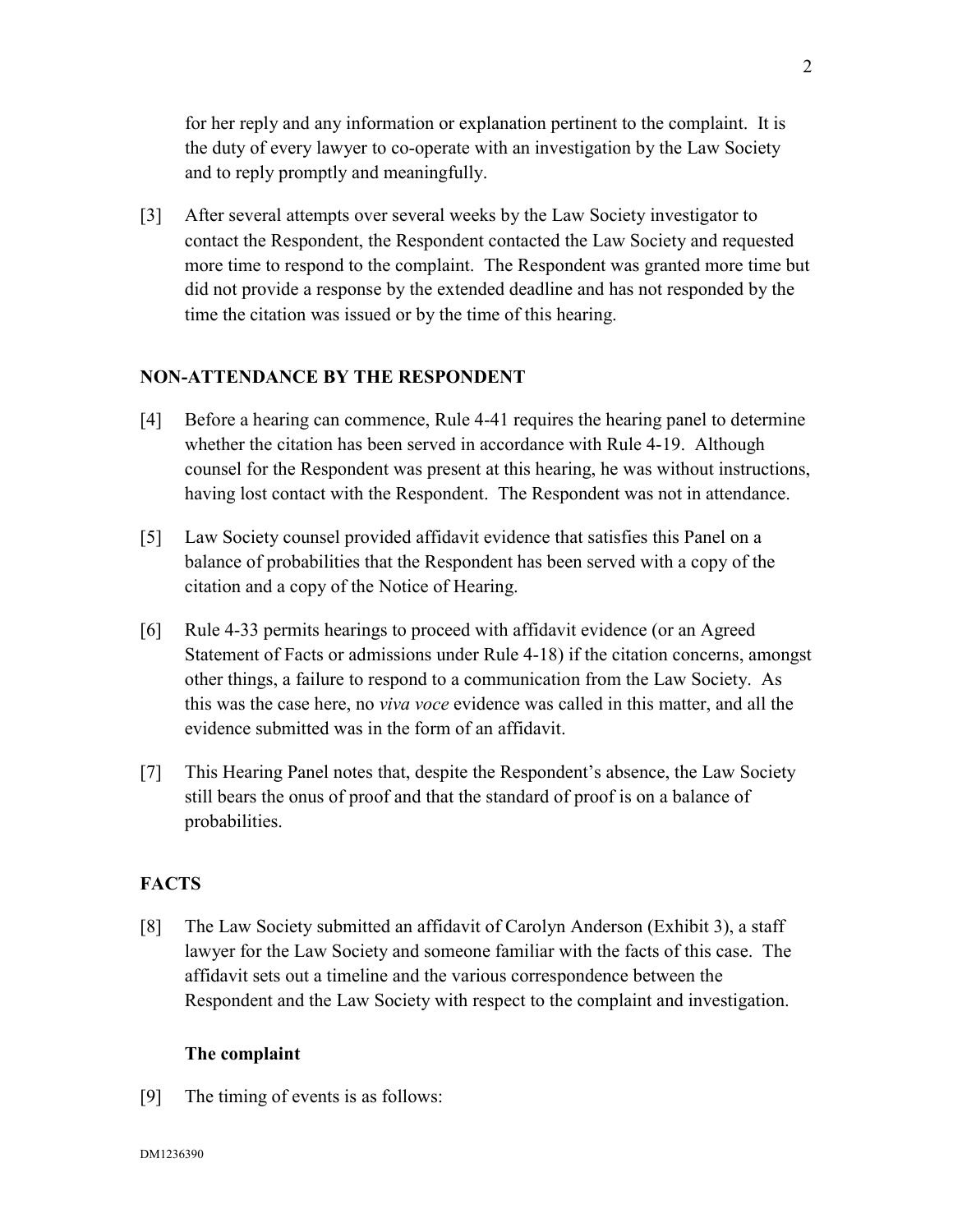- (a) On October 30, 2015 the Law Society received a complaint about the Respondent from TT, a client of the Respondent;
- (b) On November 4, 2015 Ms. Anderson attempted to contact the Respondent by telephone, but there was no answer, and Ms. Anderson was unable to leave a message as the Respondent's voicemail was full;
- (c) Another phone call was attempted on November 6, 2015 with the same result;
- (d) On November 6, 2015 Ms. Anderson attempted to contact the Respondent by email with a copy of the complaint attached. There was no reply to this email;
- (e) On November 13, 2015 Ms. Anderson sent a letter via regular mail and email asking the Respondent to respond to the complaint by December 4, 2015. The letter sets out certain questions for the Respondent to address;
- (f) Later that same day the Respondent replied by email and by phone acknowledging receipt of the email and promising to review the matter "without delay";
- (g) No further reply was received by the Law Society by the deadline of December 4, 2015;
- (h) On December 8, 2015 Ms. Anderson sent another letter to the Respondent via regular mail and email asking for a response by December 15, 2015 or the matter may be referred to the Chair of the Discipline Committee;
- (i) On December 16, 2015 a final letter was sent by Ms. Anderson to the Respondent via regular mail and email asking for a response by December 21, 2015 or the matter would be referred to the Chair of the Discipline Committee;
- (j) On December 16, 2015 the Respondent replied by email to the Law Society asking for a further extension to December 22, 2015. Ms. Anderson replied by email that the Respondent had already had six weeks to reply and that the date of December 21, 2015 was firm and a reply was expected by that date; and
- (k) No further reply has been received by the Law Society from the Respondent.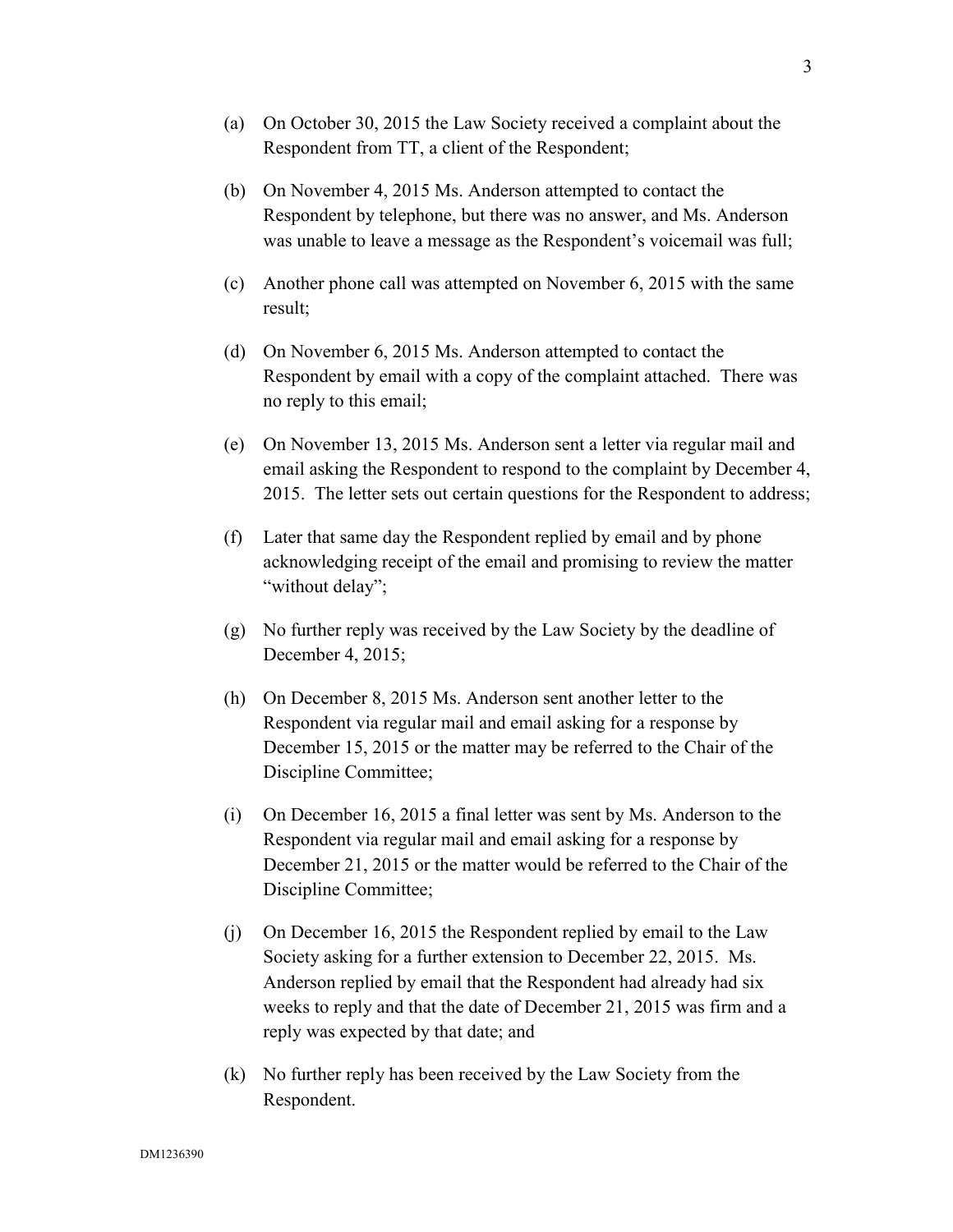## **LAW SOCIETY SUBMISSIONS**

- [10] The Law Society submits that the Respondent's failure to respond to the Law Society regarding the complaint of TT is professional misconduct. This Panel was referred to the oft-quoted phrase in *Law Society of BC v. Martin*, 2005 LSBC 16 at para. 171, where professional misconduct is defined: "whether the facts as made out disclose a marked departure from that conduct the Law Society expects of its members; if so, it is professional misconduct."
- [11] Rule 7.1-1 of the *Code of Professional Conduct for BC* states that a lawyer must:
	- (a) reply promptly and completely to any communication from the Society;
	- (b) provide documents as required to the Law Society;
	- (c) not improperly obstruct or delay Law Society investigations, audits and inquiries;
	- (d) cooperate with Law Society investigations, audits and inquiries involving the lawyer or a member of the lawyer's firm;
	- (e) comply with orders made under the *Legal Profession Act* or Law Society Rules; and
	- (f) otherwise comply with the Law Society's regulation of the lawyer's practice.
- [12] Rule 3-5(7) states:

A lawyer must co-operate fully in an investigation under this division by all available means including, but not limited to, responding fully and substantively, in the form specified by the Executive Director

- (a) to the complaint, and
- (b) to all requests made by the Executive Director in the course of an investigation.
- [13] Rule  $3-5(8)(a)$  and (b) states:

When conducting an investigation of a complaint, the Executive Director may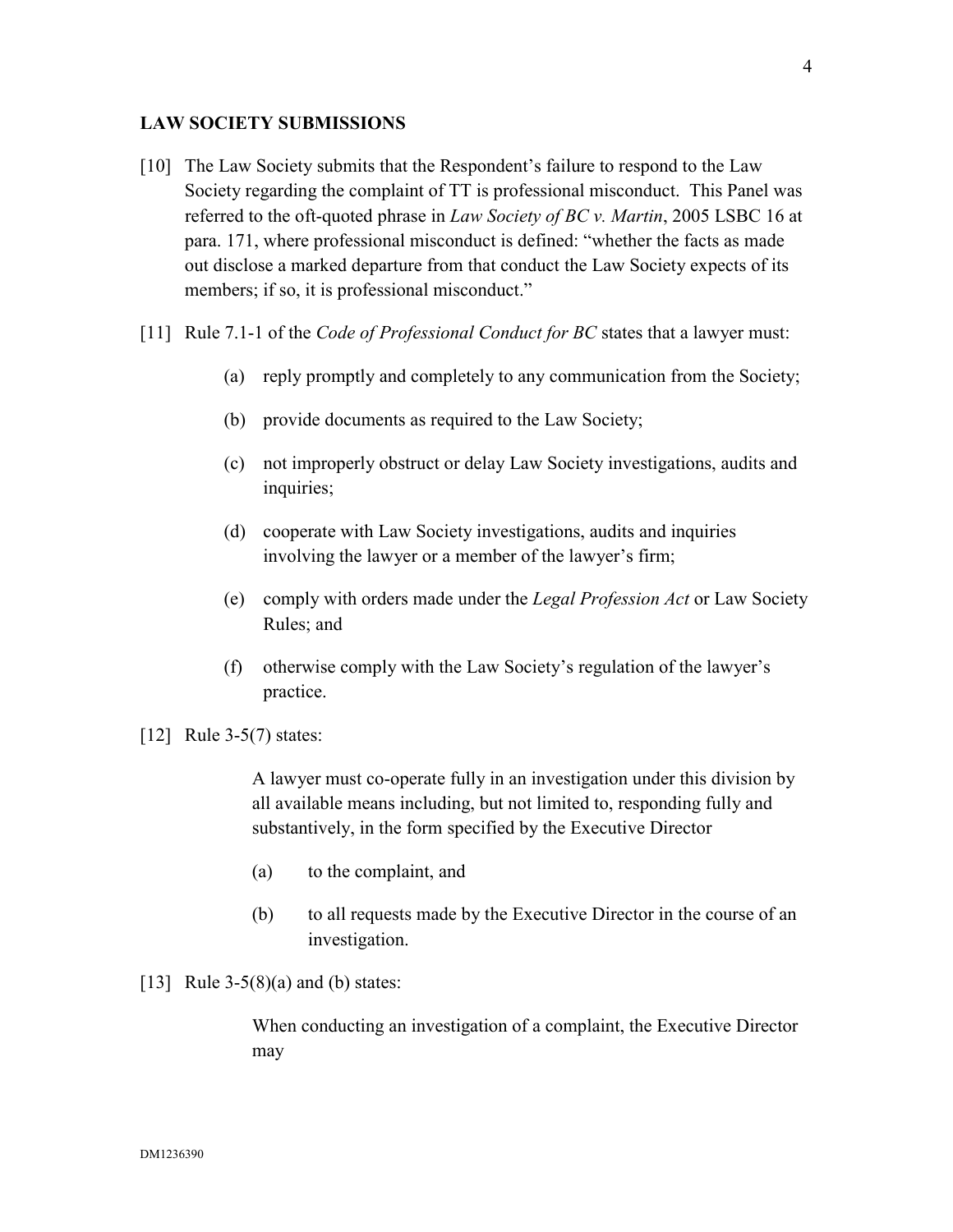- (a) require production of files, documents and other records for examination or copying,
- (b) require a lawyer to
	- (i) attend an interview,
	- (ii) answer questions and provide information relating to matters under investigation, or
	- (iii) cause an employee or agent of the lawyer to answer questions and provide information relating to the investigation,

## [14] Rule 3-5(11) states:

A lawyer who is required to produce files, documents and other records, provide information or attend an interview under this rule must comply with the requirement

- (a) even if the information or files, documents and other records are privileged or confidential, and
- (b) as soon as practicable and, in any event, by the time and date set by the Executive Director.
- [15] In the matter of *Law Society of BC v. Dobbin*, 1999 LSBC 27 at para. 25, the Benchers held:

… it is the decision of the Benchers that unexplained persistent failure to respond to Law Society communications will always be *prima facie* evidence of professional misconduct which throws upon the respondent member a persuasive burden to excuse his or her conduct. ...

This principle has been followed in the following cases:

*Law Society of BC v. Cunningham*, 2007 LSBC 17;

*Law Society of BC v. Decore*, 2012 LSBC 17;

*Law Society of BC v. Marcotte*, 2010 LSBC 18;

*Law Society of BC v. Niemela*, 2012 LSBC 09; and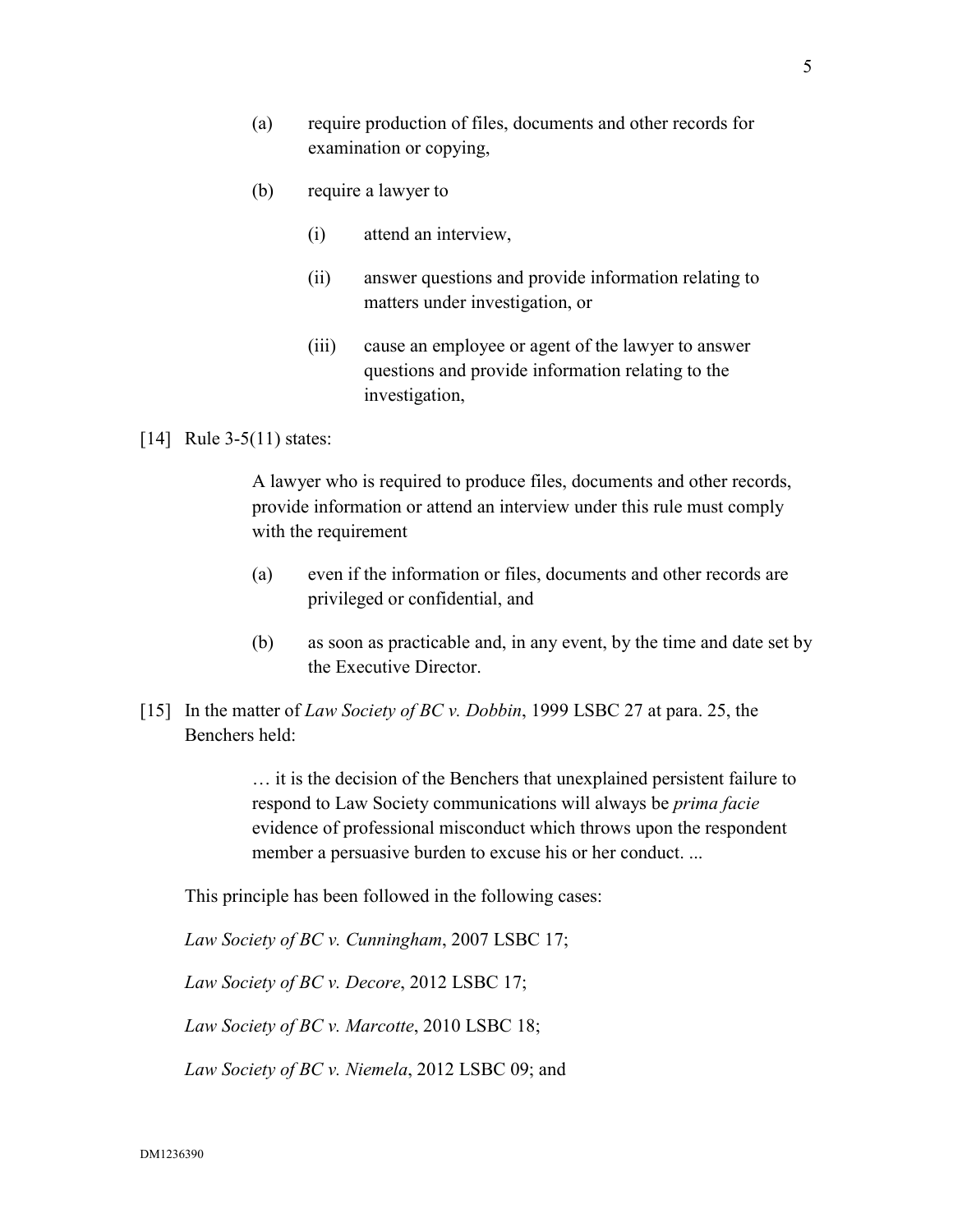#### **SUBMISSIONS OF THE RESPONDENT**

[16] No evidence was presented by the Respondent. However, her counsel did make oral submissions that, in his dealings with his client, he notes that she is having some personal difficulties. Although the explanation is not evidence and was not offered as a defence to the citation, it did provide some explanation. We appreciate counsel attending to this hearing even though he had lost contact with his client. Counsel's attendance was helpful to this Panel (and to his client) and is an example of what it means to be good counsel.

#### **CONCLUSION**

- [17] The documents and information requested of the Respondent by the Law Society are relevant and necessary to the Law Society investigation into the complaint by TT. The Respondent's silence since December 16, 2015 and continuing to the day of the hearing further confirms the "marked departure" of the Respondent's conduct.
- [18] We are satisfied by the evidence before us, on a balance of probabilities, that there has been a persistent failure by the Respondent to respond to Law Society communications and this is *prima facie* evidence of professional misconduct. We therefore find that the Respondent has committed professional misconduct.

#### **DISCIPLINARY ACTION**

- [19] The Law Society seeks the following:
	- (a) a fine in the amount of \$5,000;
	- (b) costs in the amount of \$1,272.93; and
	- (c) an order pursuant to s. 38(7) directing the Respondent to provide a complete and substantive response to the inquiries made in the Law Society's letters and emails to her dated November 6, 2015, November 13, 2015, December 8, 2015 and December 16, 2015 no later than June 30, 2016.
- [20] The Law Society submits that the normal range of sanction is between \$2,000 and \$5,000. It seeks the higher range of \$5,000 as the Respondent has a professional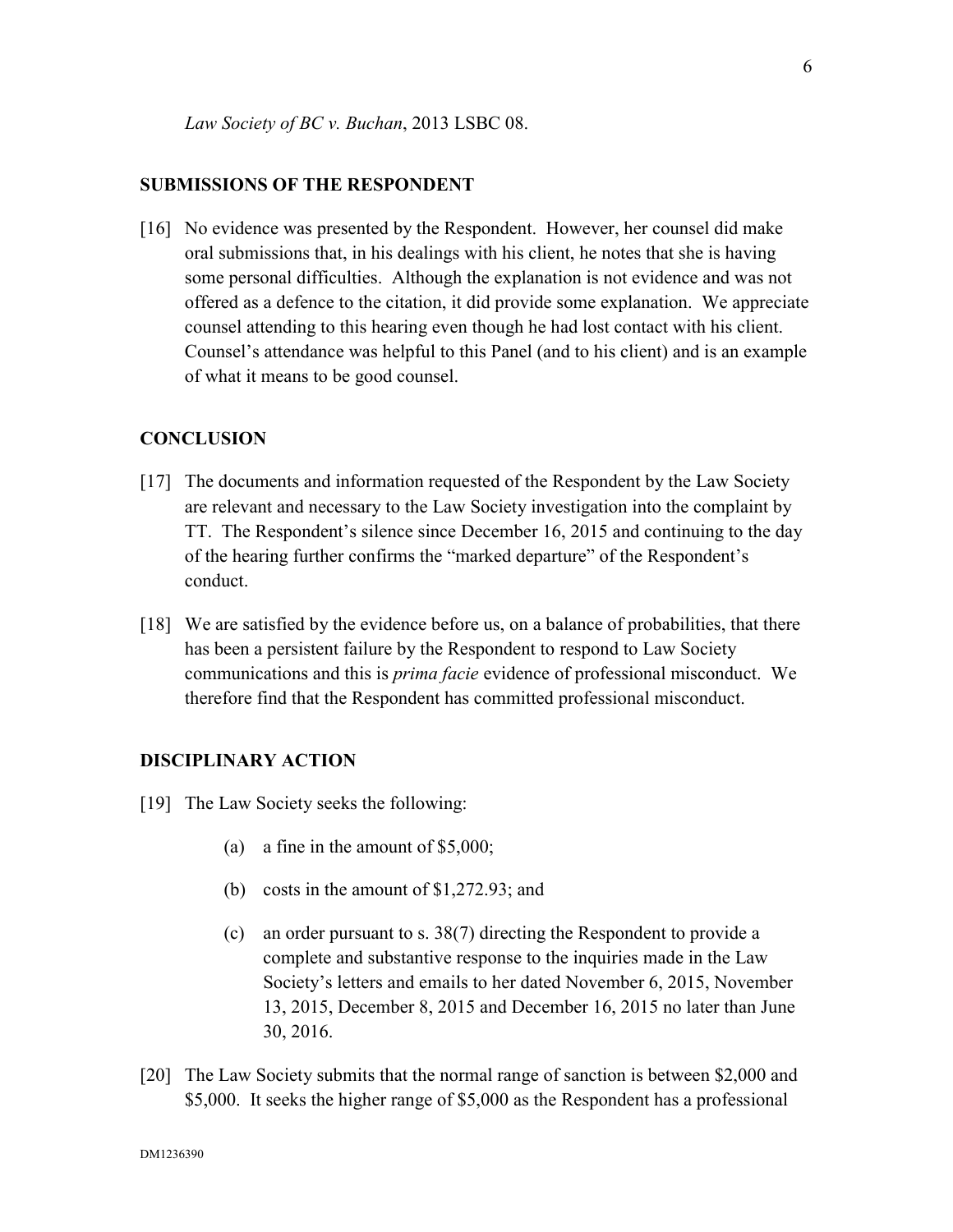conduct record (the "PCR") and the failure to respond continues to the date of this hearing. The PCR consists of a single conduct review in 2010 wherein the Respondent had misled a client because the Respondent was dealing with many stressful personal issues. The Law Society refers to the following cases, which are similar in nature:

- (a) *Buchan*  a \$3,000 fine was ordered as the respondent had a prior history of failing to respond to the Law Society and had a PCR. The respondent was also experiencing personal issues but did ultimately respond to the Law Society before the hearing;
- (b) *Niemela*  a \$5,000 fine was ordered as the respondent had a related PCR and the panel held that specific deterrence was required to curb the respondent's behaviour;
- (c) *Marcotte* a \$2,750 fine was ordered as the respondent had a prior related PCR and had not responded as of the hearing date; and
- (d) *Law Society of BC v. Jessacher*, 2015 LSBC 43 a \$5,000 fine was ordered even though the respondent had an unrelated PCR, but her conduct of non-cooperation was clearly wilful and specific deterrence was required.
- [21] Counsel for the Respondent submits that a lesser fine is appropriate given the Respondent's current personal situation and this is not wilful conduct.
- [22] With reference to the numerous factors set out in the case of *Law Society of BC v. Ogilvie*, 1999 LSBC 17, this Panel notes two aggravating factors: the Respondent has a PCR that appears to be similar in nature to the current complaint; and the Respondent's misconduct continues to the date of this hearing.
- [23] However, we do not find that this is a case in which specific deterrence is required. We will give some weight to the submissions of the Respondent's counsel in that this conduct is not wilful, as was the case in *Jessacher* or *Niemela.* A fine of \$3,500 is appropriate and well within the range of cases of similar misconduct. We order the Respondent to pay a fine of \$3,500 by October 31, 2016.
- [24] The Law Society provided details of the costs for this hearing consisting of the half-day tariff of \$1,000 plus the fees for the court reporter and other ancillary costs, and we so order costs of \$1,272.93 payable by October 31, 2016.
- [25] The Law Society seeks an order pursuant to s. 38(7) that the Respondent provide a complete and substantive response to the inquiries made in the Law Society's email